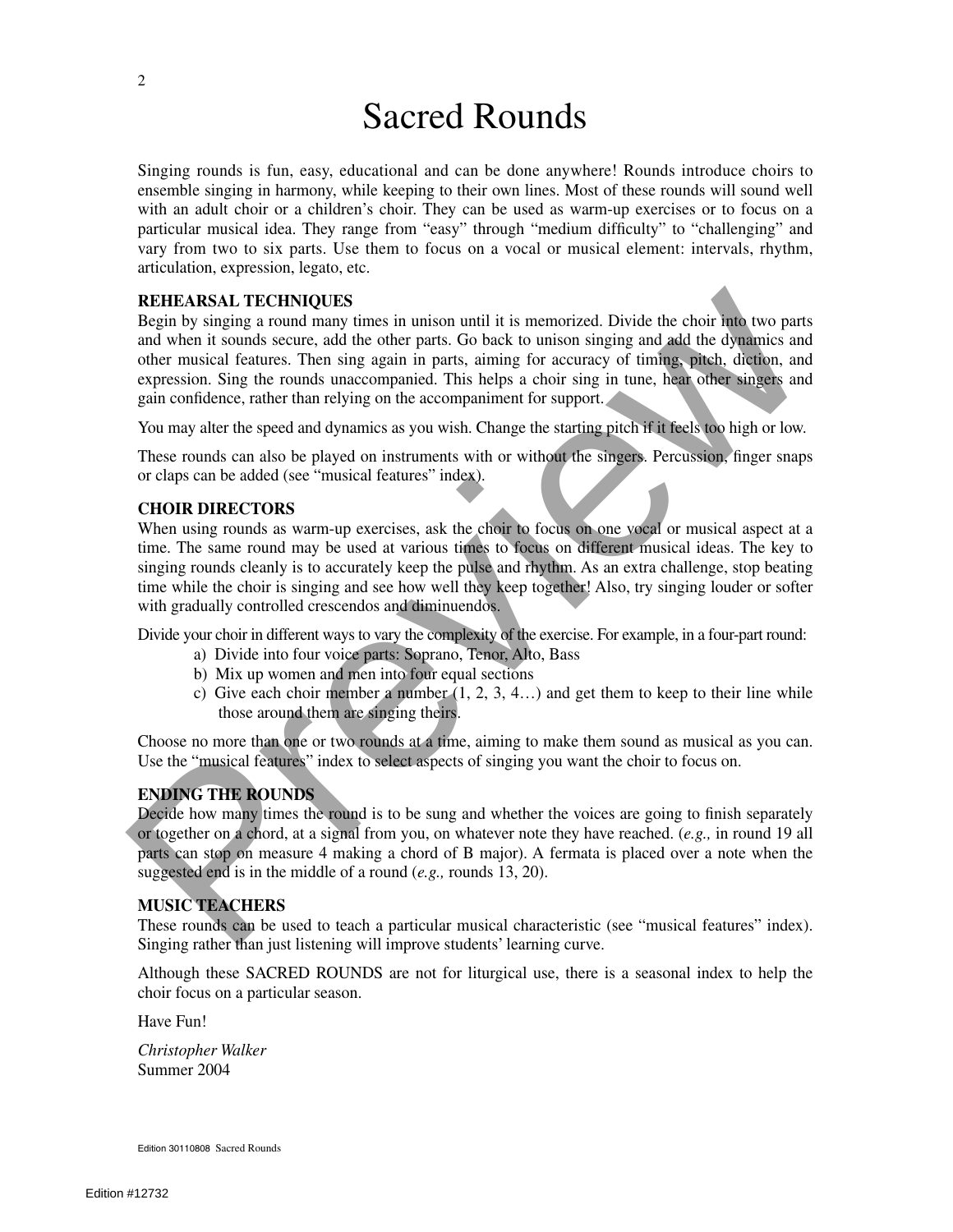### *Contents*

#### **1. Alleluia, Alleluia (M)**

Accents; finger snaps; keeping the pulse; sequence.

*Keep three strong beats in this irregular time signature. Count the last bar carefully.*

#### **2. Alleluia, Praise God (C)**

Accents; articulation; repeated notes; rests; scales; staccato.

*Try this as fast as you can, keeping clear ennunciation.*

#### **3. All That I Think or Say (M)**

Harmony (added sixth); legato; scales; sequence; vowels.

*Sing through the consonants and enjoy the added sixth chord in the second measure.*

#### **4. Christ Is Risen from the Dead (C)**

Accents; articulation; dynamics; pulse; rests; rhythm; scales; vocal range.

*Sing rhythmically with full value to the last sung note. "Christ" has a long first vowel: "Chrah-ist."*

#### **5. Come and See (M)**

Finger snaps; staccato.

*Pay attention to the accents and staccatos.*

#### **6. Go Out to the World (E)**

Articulation; finger snaps; rhythm; sequence. *Finger snaps on beats 2 and 4 help this to swing.*

#### **7. Have Mercy, Have Mercy on Me (M)**

Consonants; dynamics/expression; harmony; legato; scales; sequence; tuning.

*Grade the crescendos and diminuendos smoothly. Enjoy the augmented triad in measure two.*

#### **8. I Will Praise You (E)**

Accents; staccato.

*Aim for clear diction and rhythmic accuracy.*

#### **9. I Will Proclaim Your Power (M)**

Consonants; dynamics. *Let this one build gradually with a strong one-to-a-bar feeling.*

#### **10. In the Hour of My Distress (C)**

Consonants; dynamics; harmony; repeated notes; scales; tuning; vocal range; vowels.

*Sing slowly and pay attention to the tuning so that the whole tones and chromaticism are accurate.*

#### **11. Love One Another (M)**

Consonants; scales; sequence; vocal range. *Keep descending intervals "small" so as not to go flat. Sing through and lengthen the consonants.*

#### **12. Magnificat Anima Mea (C)**

Accents; articulation; consonants; finger snaps; keeping the pulse; modal; rhythm; vowels. *Keep a strong sense of the pulse. Although written in six parts, it may be sung in as few as two parts.*

#### **13. Merry Christmas to You (C)**

Modal; tuning. *This round uses a sharpened fourth (Lydian mode). Get gradually louder, then softer.*

#### **14. My God, I Always Hope in You (E)** Compound time.

*Let this one bounce along joyfully.*

#### **15. My Spirit Rejoices (M)**

Accents; arpeggios; consonants; harmony; sequence; triads; vocal range.

*Feel this pulse as one-to-a-bar. Sing lines 1 and 2 lightly; lines 3 and 4 marcato.*

#### **16. Nothing Is Impossible (M)**

Accents; harmony.

*Be aware of the widening intervals: half step, whole step, minor third, fourth, fifth.*

#### **17. One Thing I Hope For (M)**

Consonants; dynamics; harmony; legato; repeated notes; tuning; vocal range; vowels. *Sing through the consonants (n, ng, l, v, w, m). Observe the marcatos in the last line.* scales staced to the pulse stace of the pulse Minough<br>
Pry his as fact as you can, keeping clear<br>
entimetation.<br>
The binary calcular state of the particular in the state of the pulse of the pulse<br>
SA IIITMI TThink or Say

#### **18. Open the Gates (M)**

Accents; rhythm; staccato; tuning; vocal range; vowels.

*Make the rhythm crisp and strong by use of the accents and staccato marks.*

#### **19. Out of the Depths (E)**

Dynamics; legato; tuning. *Sing smoothly, paying strict attention to the dynamics.*

#### **20. Peace Be with You (E)**

Legato; scales.

*Keep this soft and gentle. Listen to the falling thirds between the parts.*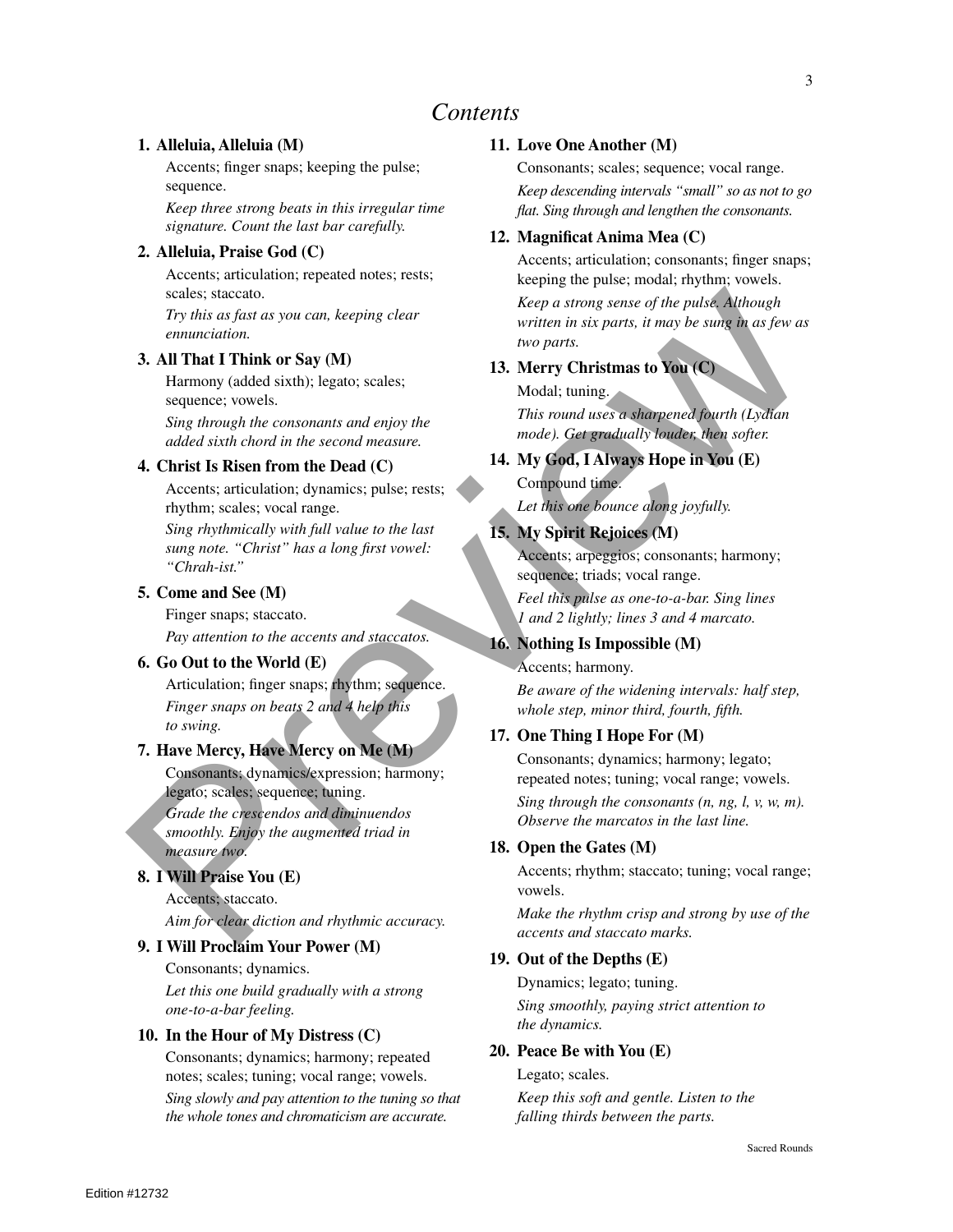#### **21. Plant Your Word in Our Hearts (E)**

Accents; finger snaps; rests; rhythm; triads.

*Divide the choir into three parts. 1 and 2 keep singing their own line. 3 sings line 3a and at a signal from you sings line 3b, then back to 3a. To finish, gradually diminuendo into silence.*

#### **22. Praise God with Sounding Trumpets (M)**

Accents; consonants; keeping the pulse; rhythm; scales; sequence; vocal range.

*This has two time signatures. Keep a strong beat and differentiate the "accents" and "marcatos."*

#### **23. Praise God with Trumpets (E)**

Accents; Dorian mode; vocal range. *Keep a firm two beats in a bar. This goes well with some added percussion.*

#### **24. Pray for Me, As I Do for Thee (M)**

Dynamics; modal.

*Gradually build the volume. At the end, each part holds "Lord" until all are singing unison "D."*

#### **25. Rejoice in the Lord Always (E)**

Accents; keeping the pulse. *The last line has an implied syncopation. Keep the pulse strong.*

- 
- 

#### **Accents**

1, 2, 4, 8, 12, 15, 16, 18, 21, 22, 23, 25, 26, 27, 30

**Anacrusis (upbeat)** 6, 8, 13, 14, 15, 23, 25

#### **Arpeggios**

15, 27

#### **Articulation**

2, 4, 6, 12, 27, 28, 30

#### **Consonants**

7, 9, 10, 11, 12, 15, 17, 22, 27, 28

#### **Dynamics/Expression**

4, 7, 9, 10, 17, 19, 24, 26, 27, 29

#### **Finger snaps/claps**

1, 5, 6, 12, 21, 26, 27

#### **Harmony**

 (added 6th), 7 (augmented triad), (chromaticism), 15 (diminished 7th), (added 6th), 17 (major 7th), 27 (major/minor) Sacred Rounds

#### **26. Send Forth Your Spirit (M)**

Accents; dynamics; finger snaps; rhythm. *Parts 1, 2 and 3 repeat their own line. Sing softly, but rhythmically, while the soloist is singing.*

#### **27. Sing to the Lord a New Song (C)**

Accents; arpeggios; consonants; dynamics; finger snaps; harmony; keeping the pulse; rests; rhythm; triads; tuning; vocal range; vowels.

*Make this sound as jazzy as you like. Careful with major to minor in lines one and two!*

#### **28. We Believe (C)**

Articulation; consonants; keeping the pulse; scales; vocal range.

*As they get to know this one, speed up – see how fast you can go, still keeping the time exactly!*

#### **29. You Are My Refuge/Dios Mi Refugio (E)**

Dynamics; legato; triads; vowels. *Sing in English or Spanish. Aim for smooth dynamics and legato singing.*

#### **30. You Are the Holy One (M)**

Accents; articulation; modal; rhythm; vocal range. *Make the dotted notes and "Scotch snap" rhythms very precise.*

### *Degree of Difficulty*

**E = Easy** 6, 8, 14, 19, 20, 21, 23, 25, 29 **M** = **Medium Difficulty** 1, 3, 5, 7, 9, 11, 15, 16, 17, 18, 22, 24, 26, 30 **C = Challenging** 2, 4, 10, 12, 13, 27, 28 **Especially for Children** 5, 6, 8, 9, 14, 16, 18, 20, 21, 23, 25, 29, 30 This has two time signatures. Keep a<br>
strong beat and differentiate the "accents" with major to minor in lines one and "marcatos."<br>
and "marcatos."<br>
23. Press Cod with Marmor Communication convenience is experiment to the

### *Musical Features*

#### **Keeping the pulse**

1, 4, 12, 22, 25, 27, 28

#### **Legato**

3, 7, 17, 19, 20, 29

#### **Modal**

12 (Dorian), 13 (Lydian), 23 (Dorian), 24 & 30 (incomplete Aeolian)

#### **Repeated notes**

2, 10, 17

#### **Rests**

2, 4, 21, 27

#### **Rhythm**

- 4 (dotted, syncopated),
- 6 (dotted, syncopated), 8 (syncopated),
- 12 (dotted, syncopated), 18 (dotted),
- 21 (dotted), 22 (multiple time signatures),
- 26 (syncopated), 27 (syncopated), 30 (dotted)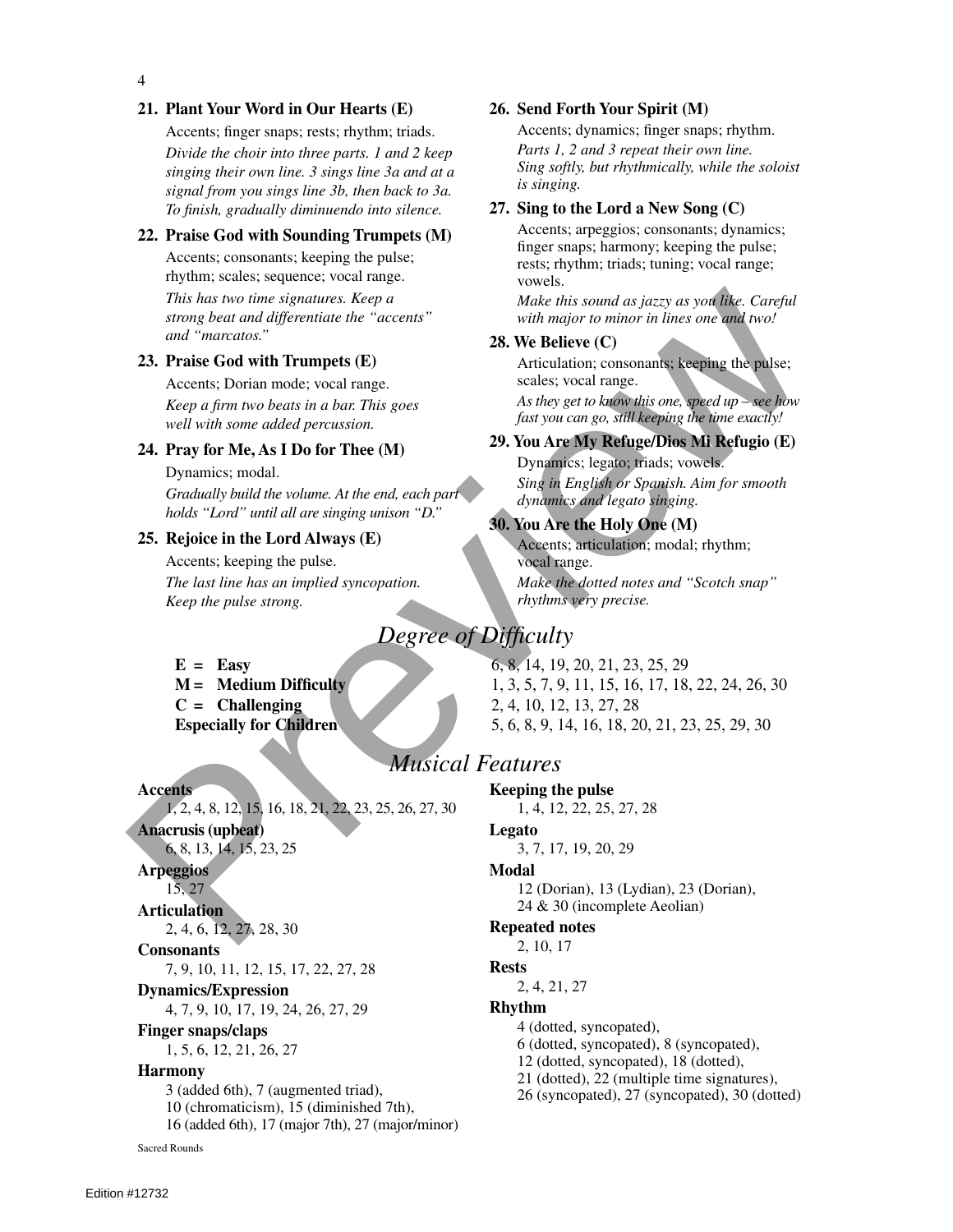**Scales** 2, 3, 4, 7, 10, 11, 20, 22, 28, (whole tones: 10) **Sequence** 1, 3, 6, 7, 11, 15, 22 **Staccato** 2, 5, 8, 18 **Triads** 15, 21, 27, 29 **Tuning** 7, 10, 13, 17, 18, 19, 27 **Vocal range (extended)** 4, 10, 11, 15, 17, 22, 23, 27, 28, 30 **Vowels Tonality** 3, 10, 12, 17, 27, 29 Major 1, 2, 3, 4, 5, 6, 8, 9, 11, 15, 17, 18, 20, 21, 22, 25, 26 Minor 10, 14, 16, 19, 29 Major/Minor 27 *Time Signatures* **2/4** 2, 4, 5, 8, 16, 30 **3/4** 7, 9, 11, 13, 15, 17, 19, 29 **6/8** 3, 14, 23, 24, 25 **7/8** 1 Mijor Sir and 12, 14, 15, 10, 11, 13, 20, 21, 22, 23, 30<br>
14 2, 4, 5, 8, 16, 30<br>
14 4 6, 10, 12, 18, 20, 21, 26, 27<br>
14 4 6, 10, 12, 18, 20, 21, 26, 27<br>
17 8, 18, 7, 10, 11, 15, 20, 22, 29<br>
17 8, 18, 17, 18, 19, 20, 24, 3

**4/4** 6, 10, 12, 18, 20, 21, 26, 27 **5/8** 28

# *Intervals*

### **Steps**

3, 5, 7, 10, 11, 15, 20, 22, 29 **Thirds** 7, 8, 16, 17, 19, 20, 24, 30 **Fourths** 7, 8, 12, 14, 16, 23, 24 **Fifths** 12, 14, 15, 16, (19), 22, 25, 30 **Sixths** 11, 13, 17, 18 **Sevenths** 19, 27 **Octaves** 2, 9, 11, 20, 23

**Multiple** 22

### *Index of Seasonal Non-Liturgical Use*

*Most of the rounds can be sung at any time. Here are suggestions for your rehearsals in seasons and at other times:*

**Advent** 12, 25 **Christmas** 13, 23 **Presentation of the Lord** 18 **Lent** 7, 10, 19, 29 **Easter** 1, 2, 4, 6, 9, 11, 20, 22, 26, 27 **Ascension** 1, 18, 22, 23 **Pentecost** 6, 20, 26 **Christ the King** 2, 18 **Reconciliation** 7, 10, 11, 19 **Morning/Evening Prayer** 3, 15, 27

**Funeral** 17, 19 **Marian Feasts** 12, 15 **Alleluias** 1, 2, 5, 16, 21 **Creed** 28 **Mission** 5, 6, 9, 23 **Praise** 1, 2, 4, 8, 9, 14, 17, 22, 25, 27 **Faith** 5, 16, 28, 30 **Reflection** 3, 7, 17, 19, 20, 29 **Supplication** 3, 7, 10, 19, 29 **Trust** 3, 14, 16, 29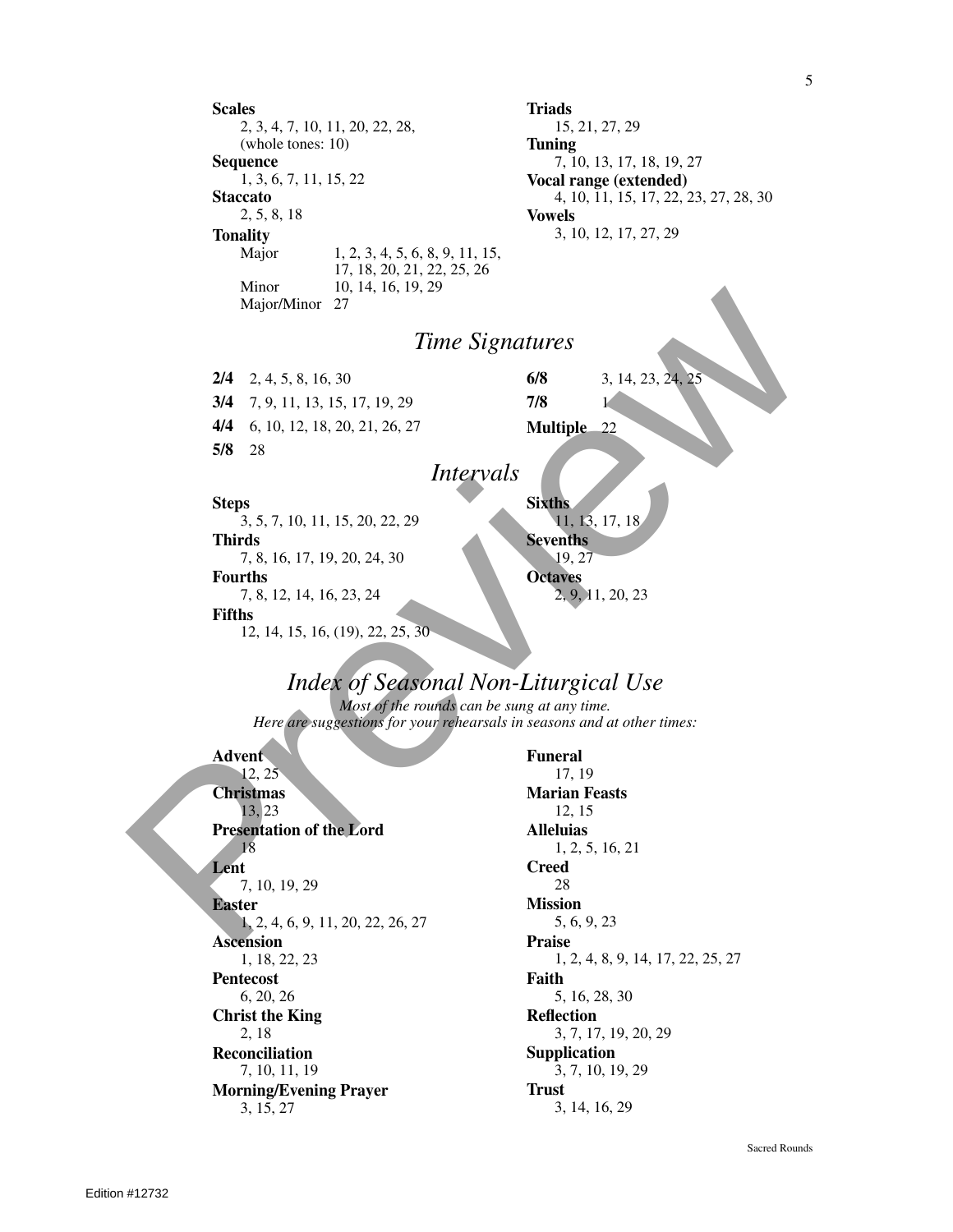# Sacred Rounds

#### Christopher Walker



*(keeping time)*



2004, Christopher Walker. Published by OCP Publications, 5536 NE Hassalo, Portland, OR 97213. All rights reserved.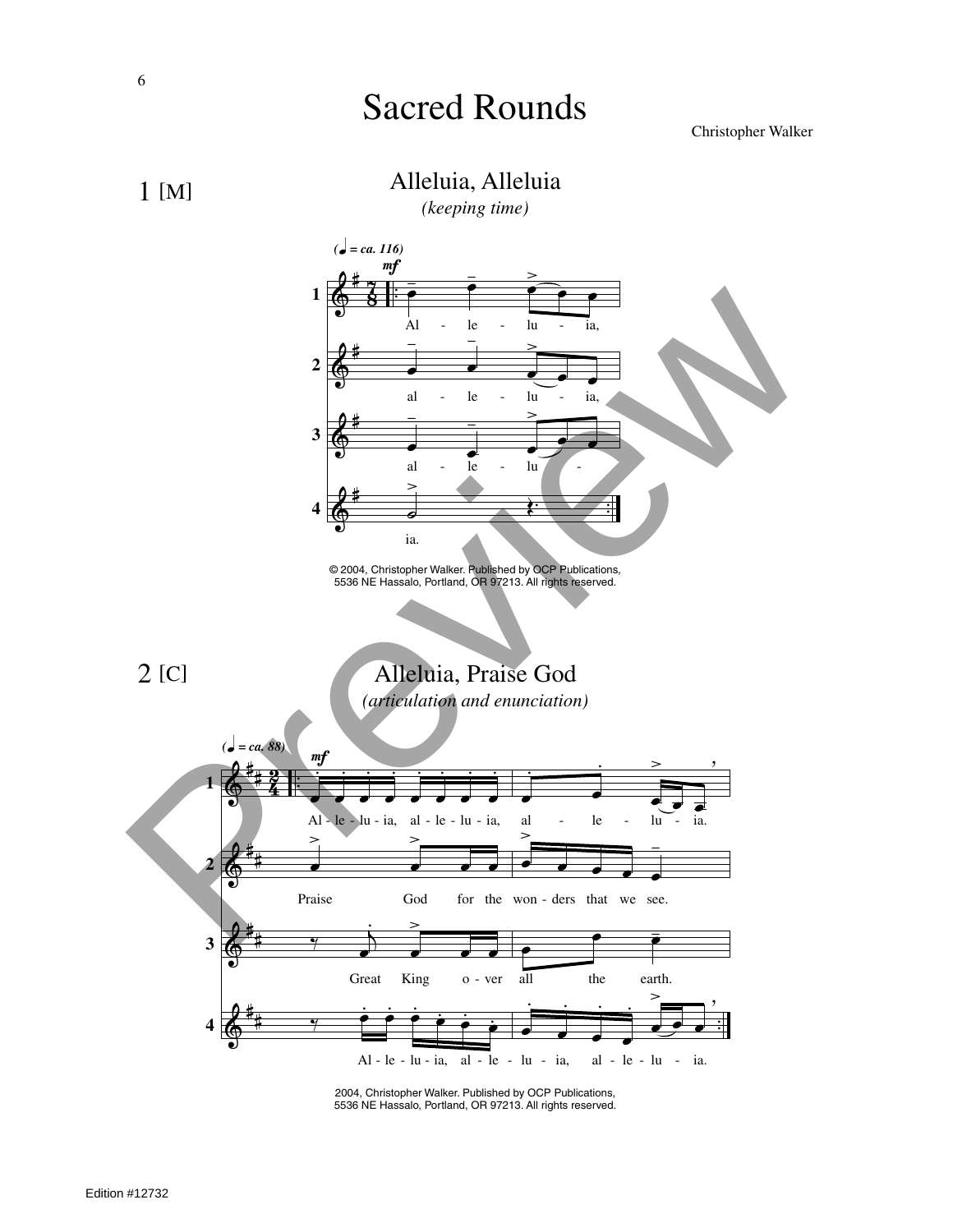### All That I Think or Say

*(major and minor steps)*

Based on Psalm 19:14



<sup>©</sup> 2004, Christopher Walker. Published by OCP Publications, 5536 NE Hassalo, Portland, OR 97213. All rights reserved.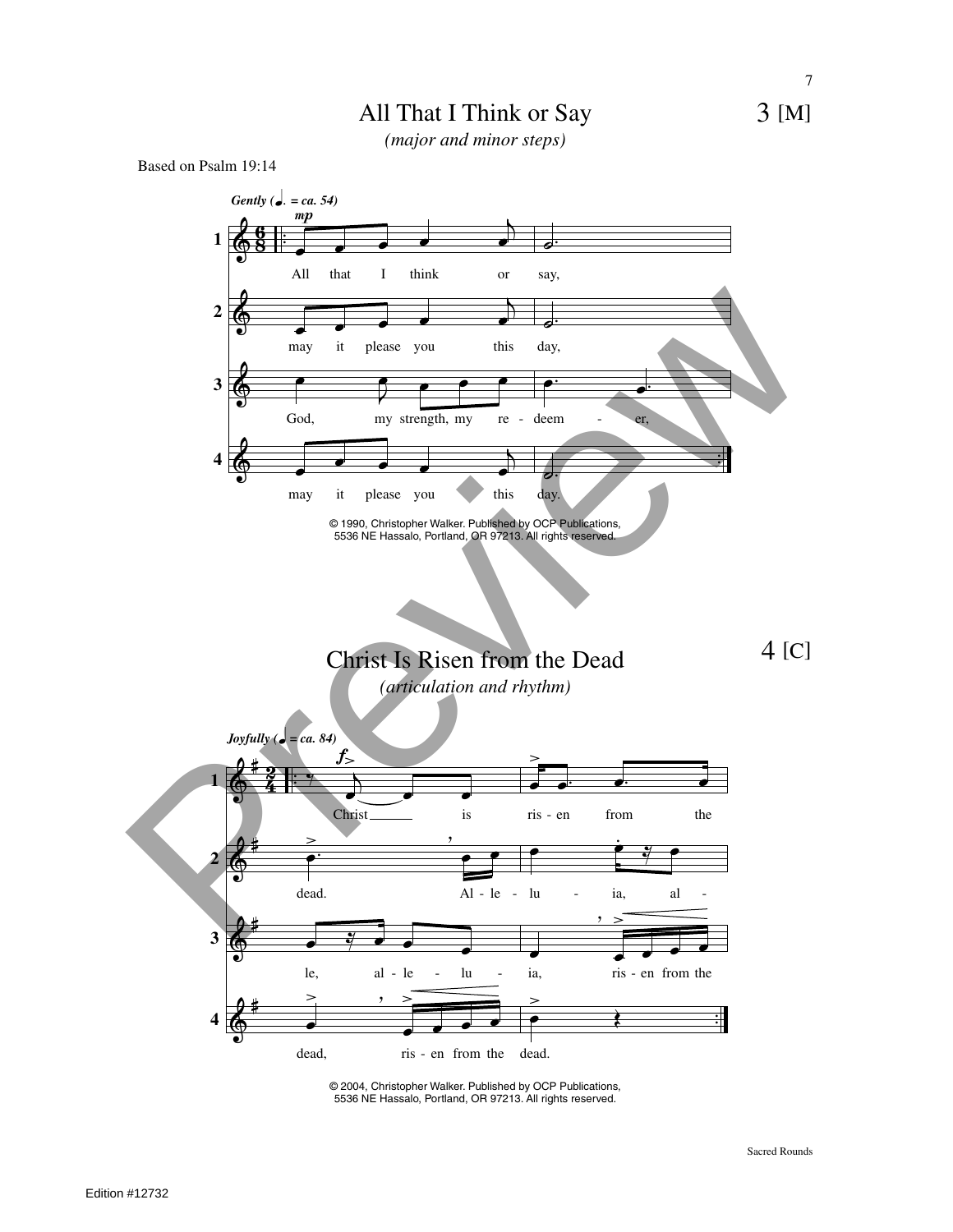

*(major and minor steps)*



<sup>©</sup> 1990, Christopher Walker. Published by OCP Publications, 5536 NE Hassalo, Portland, OR 97213. All rights reserved.

Sacred Rounds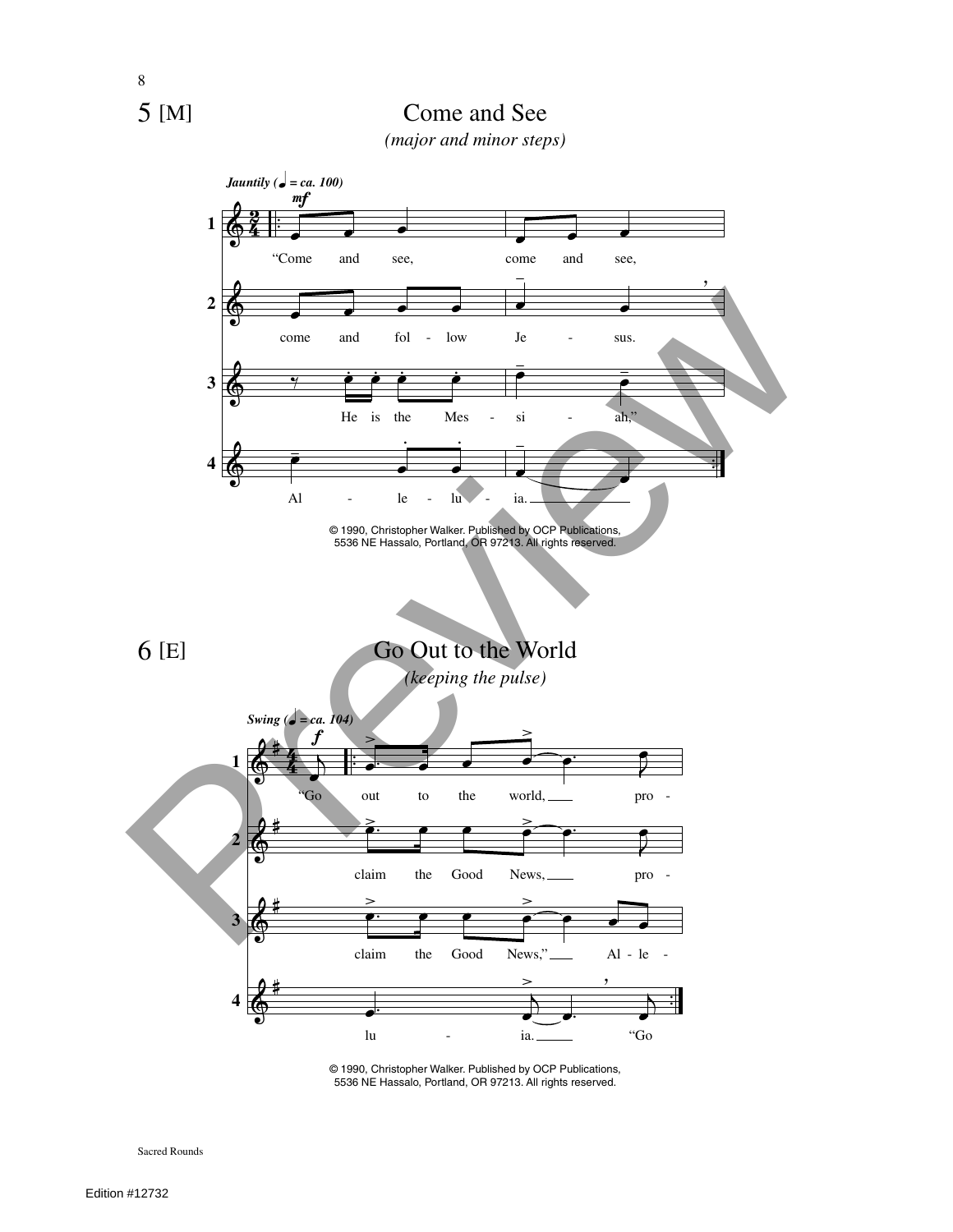





© 1990, Christopher Walker. Published by OCP Publications, 5536 NE Hassalo, Portland, OR 97213. All rights reserved.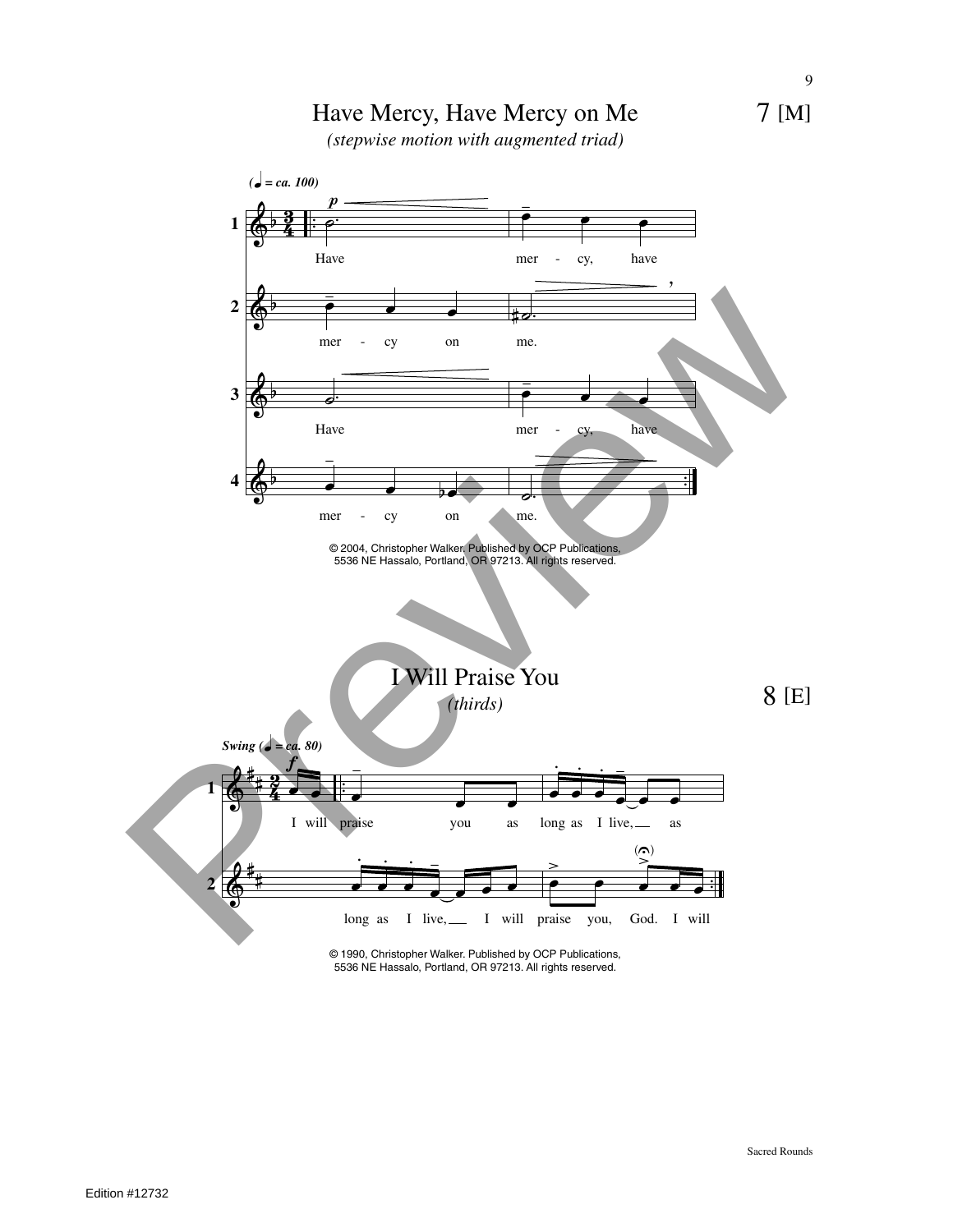### 9 [M]

10

### I Will Proclaim Your Power

*(steps, thirds, fourths, and an octave)*

Based on Psalm 71



<sup>©</sup> 2004, Christopher Walker. Published by OCP Publications, 5536 NE Hassalo, Portland, OR 97213. All rights reserved.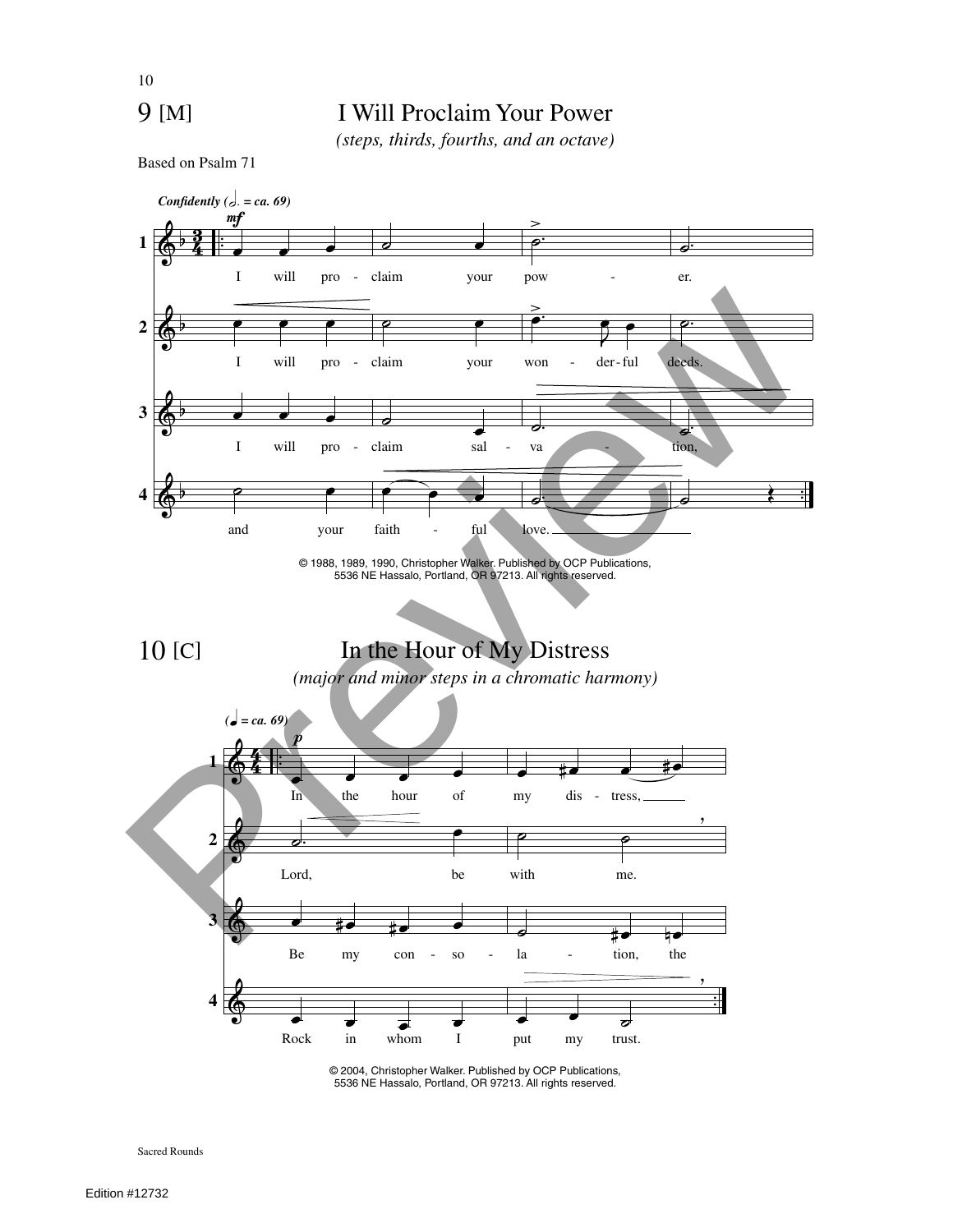11 [M]



*(rising sequence with rising sixths)*



© 1985, Christopher Walker. Published by OCP Publications, 5536 NE Hassalo, Portland, OR 97213. All rights reserved.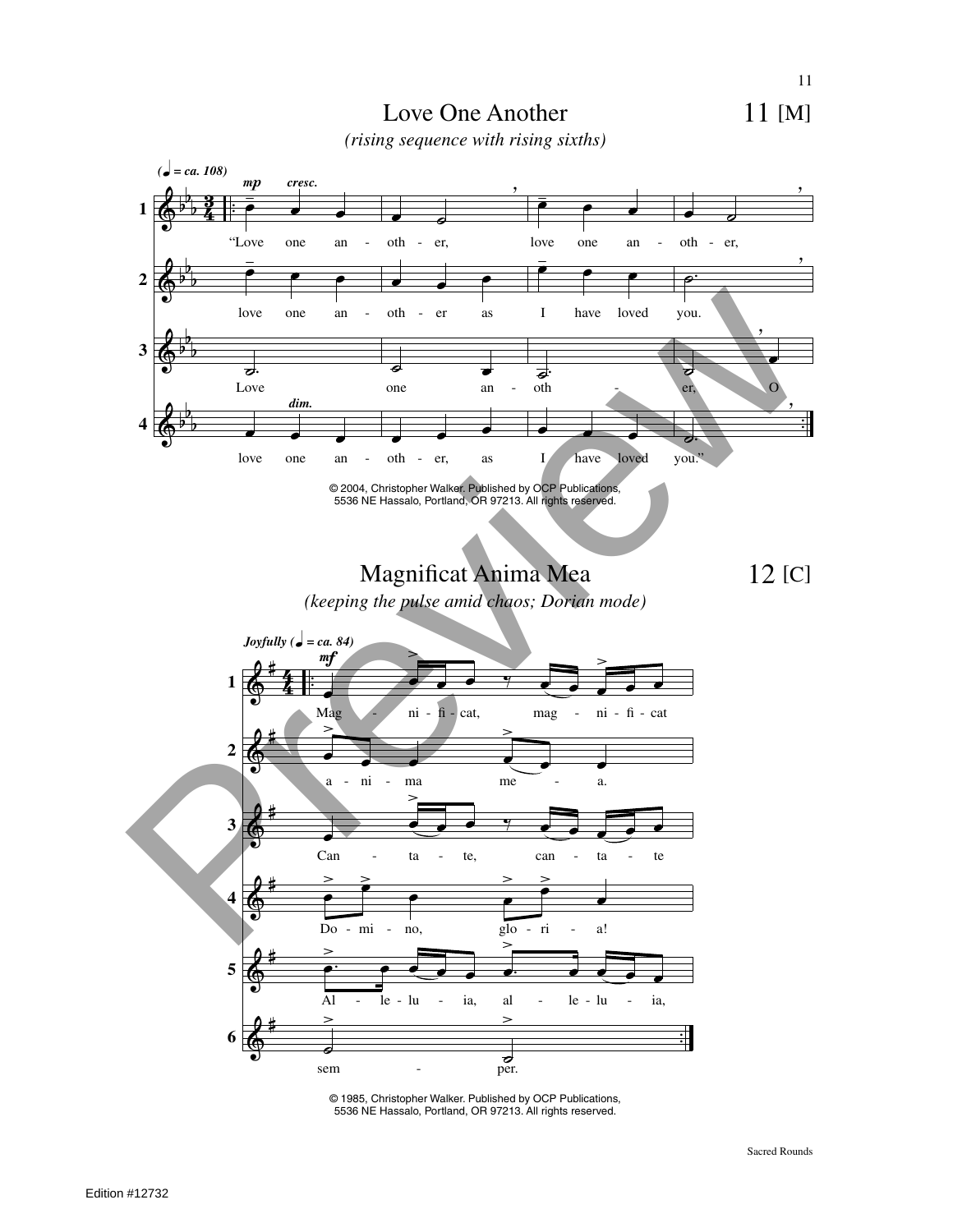

 $\Phi$ 

**4**

b b b b



© 2004, Christopher Walker. Published by OCP Publications, 5536 NE Hassalo, Portland, OR 97213. All rights reserved.

 $\overline{A}$ œ

,  $\frac{1}{\sqrt{2}}$ 

Year. A Mer - ry, Mer - ry

*(compound time)*

k  $\ddot{\cdot}$ 



<sup>5536</sup> NE Hassalo, Portland, OR 97213. All rights reserved.

14 [E]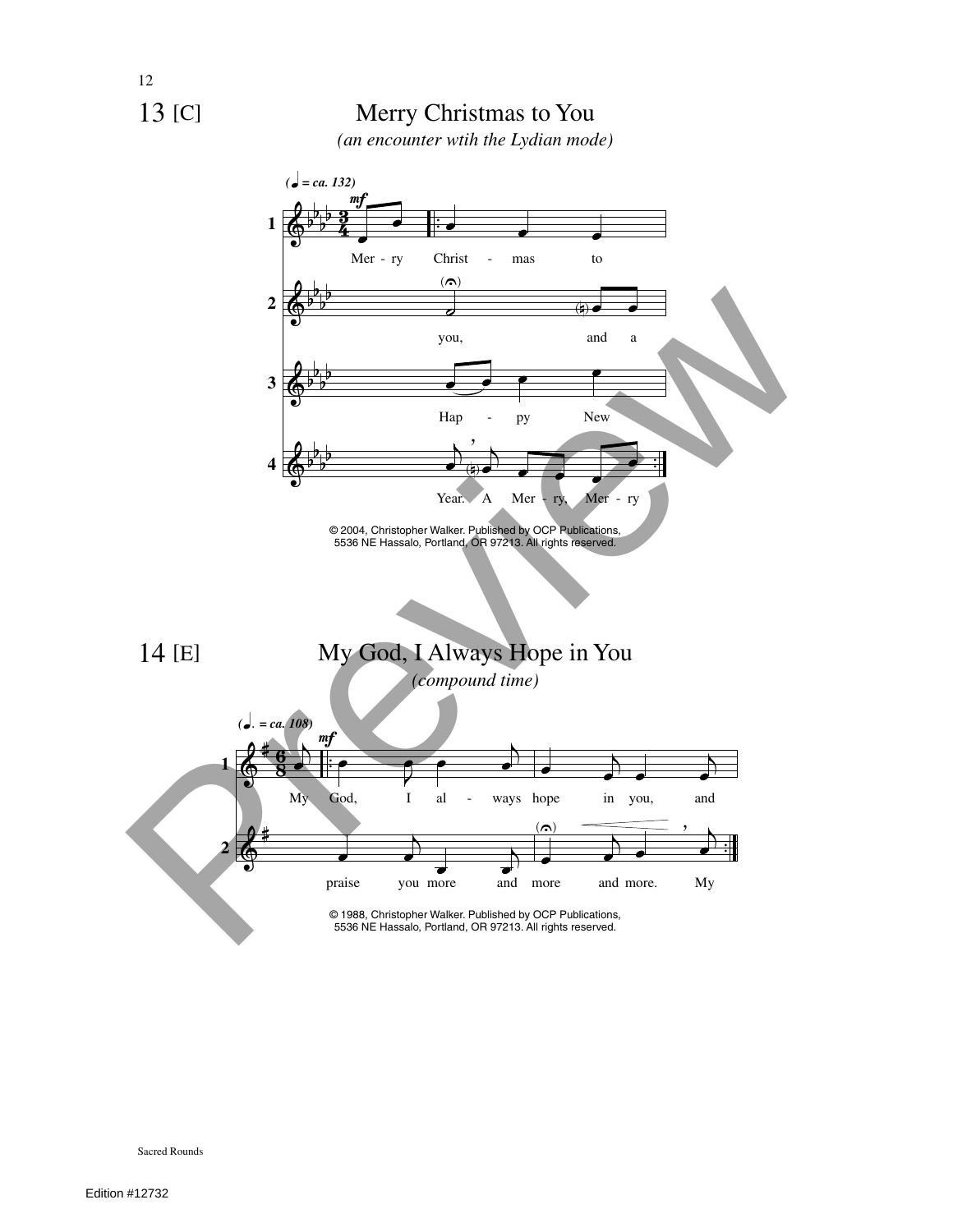

My Spirit Rejoices *(arpeggios, scales and falling fifths)*



© 1990, Christopher Walker. Published by OCP Publications, 5536 NE Hassalo, Portland, OR 97213. All rights reserved.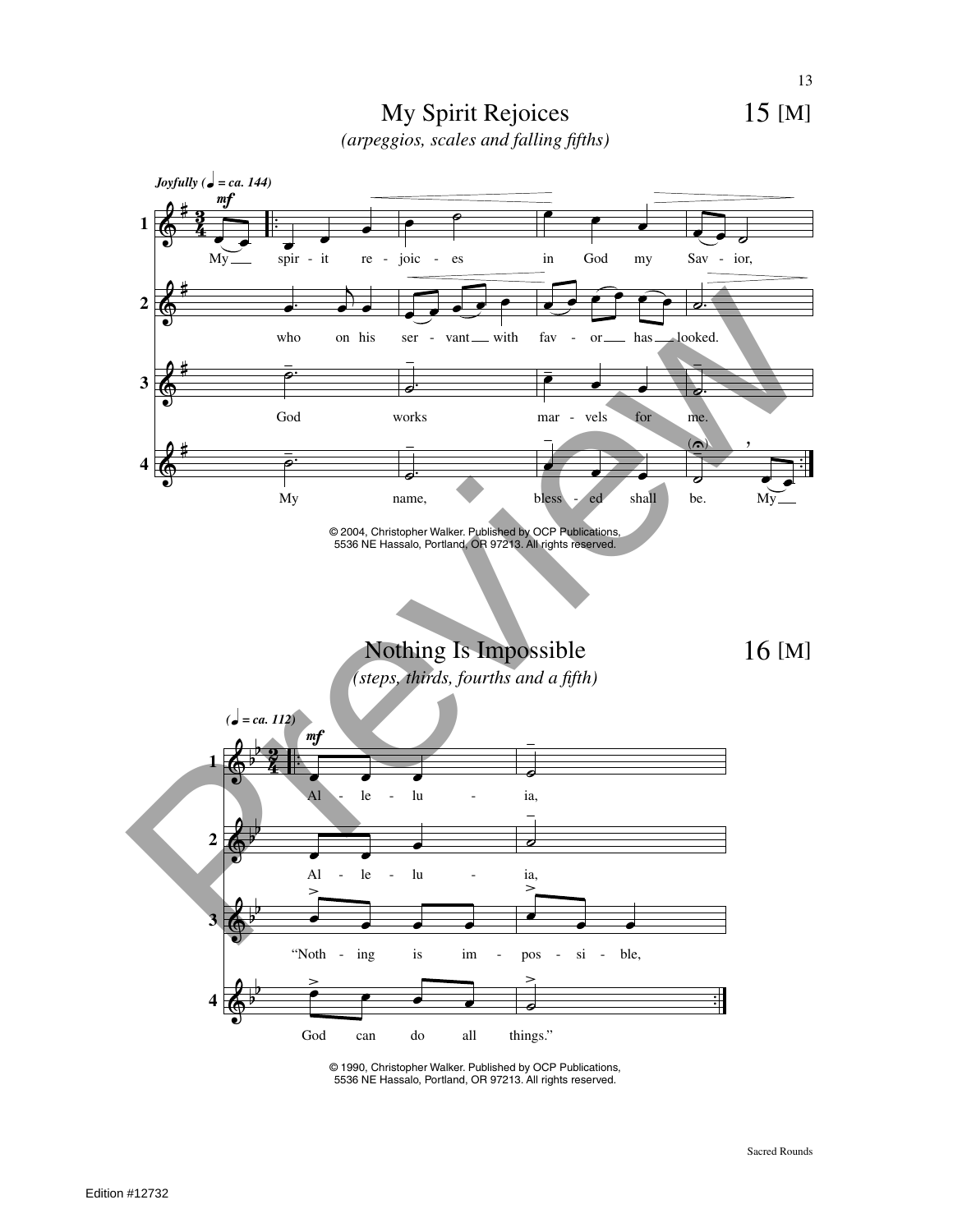

14

# One Thing I Hope For

*(falling sixths)*



<sup>©</sup> 1988, 1989, 1990, Christopher Walker. Published by OCP Publications, 5536 NE Hassalo, Portland, OR 97213. All rights reserved.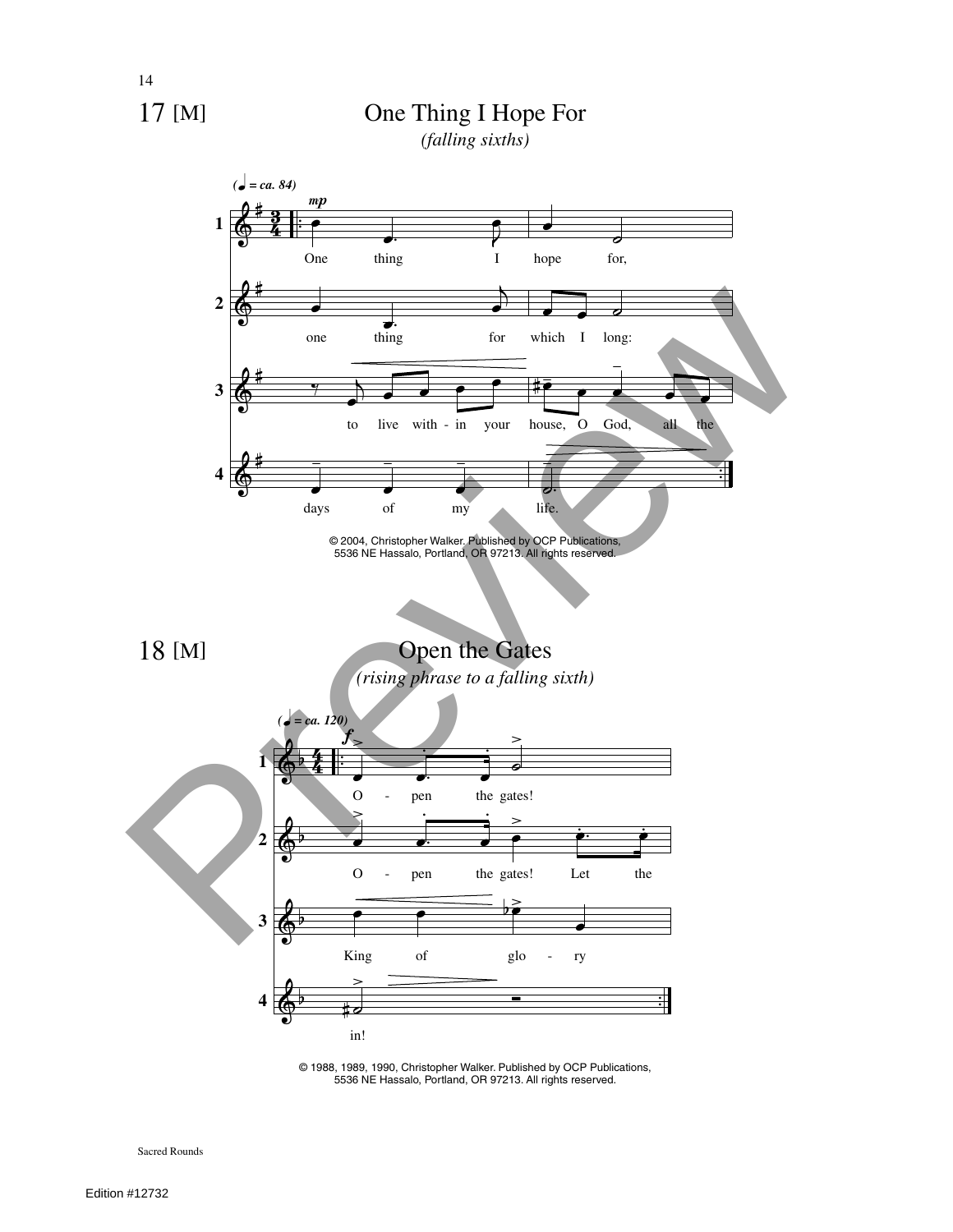

© 1988, 1989, 1990, Christopher Walker. Published by OCP Publications, 5536 NE Hassalo, Portland, OR 97213. All rights reserved.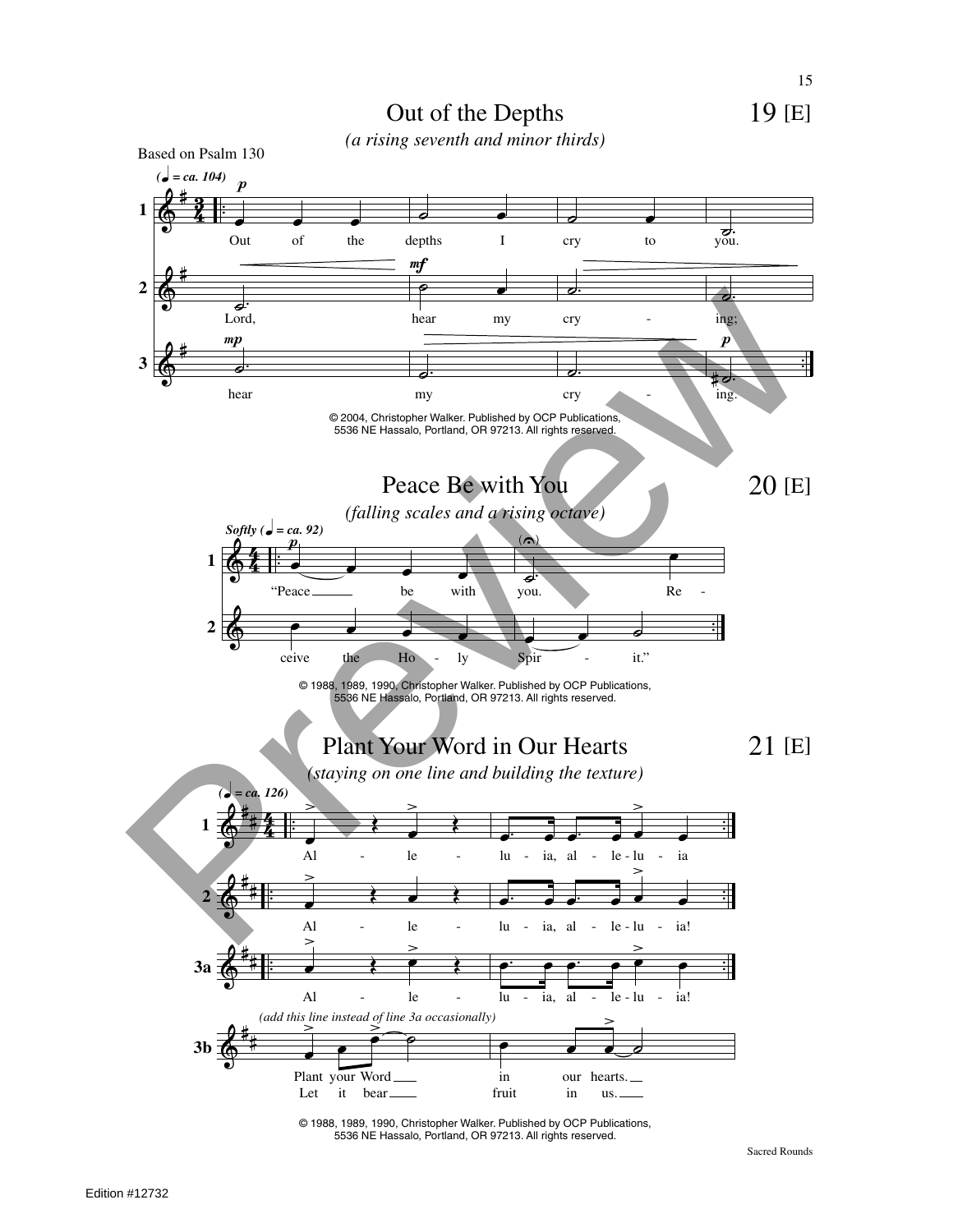16

### 22 [M]

### Praise God with Sounding Trumpets

*(keeping the pulse in multiple time signatures)*



<sup>©</sup> 1988, 1989, 2004, Christopher Walker. Published by OCP Publications, 5536 NE Hassalo, Portland, OR 97213. All rights reserved.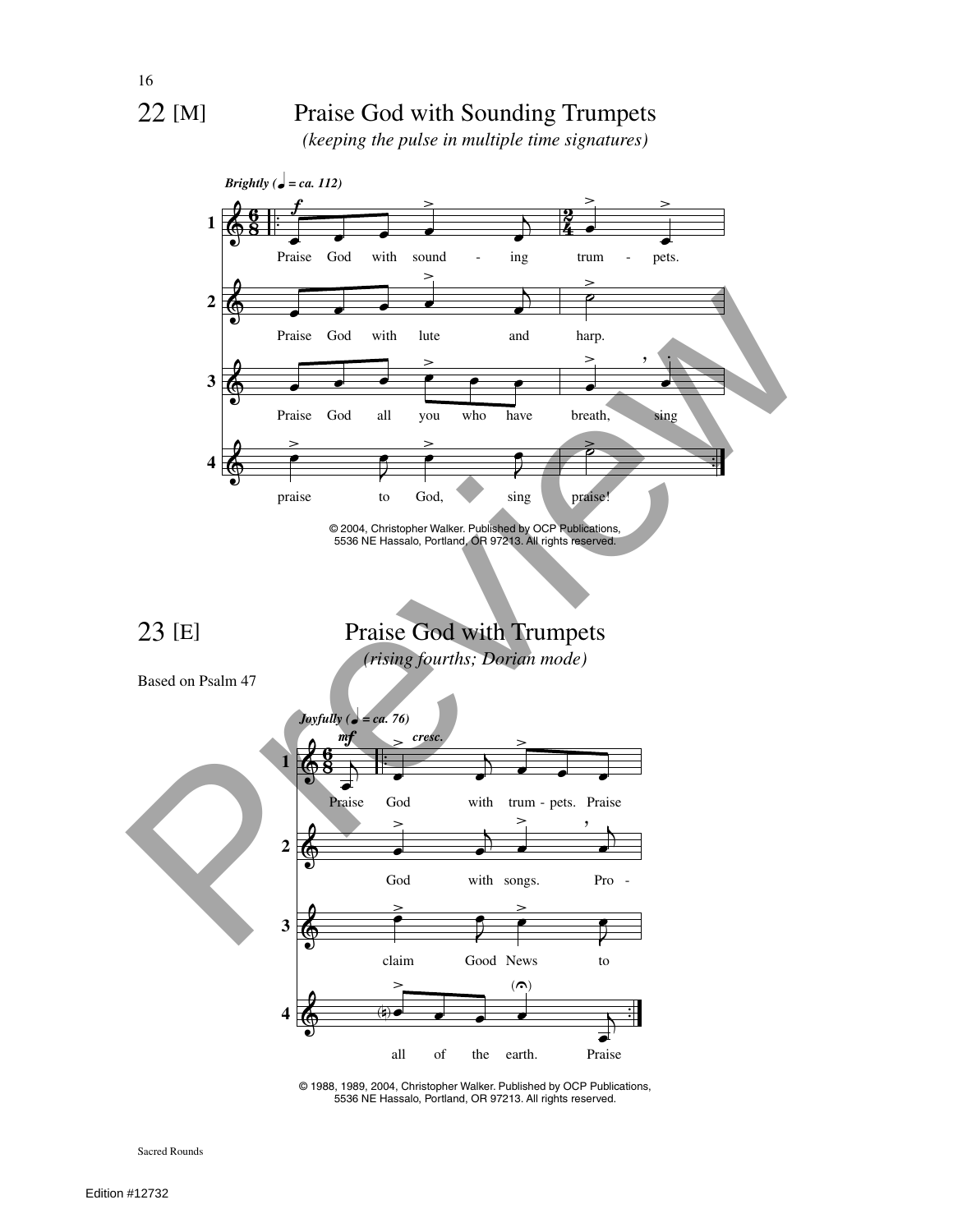### Pray for Me, As I Do for Thee

*(controlled crescendo, Dorian mode, fourths and falling thirds)*

Adapted from a prayer of St Thomas More



© 2004, Christopher Walker. Published by OCP Publications, 5536 NE Hassalo, Portland, OR 97213. All rights reserved.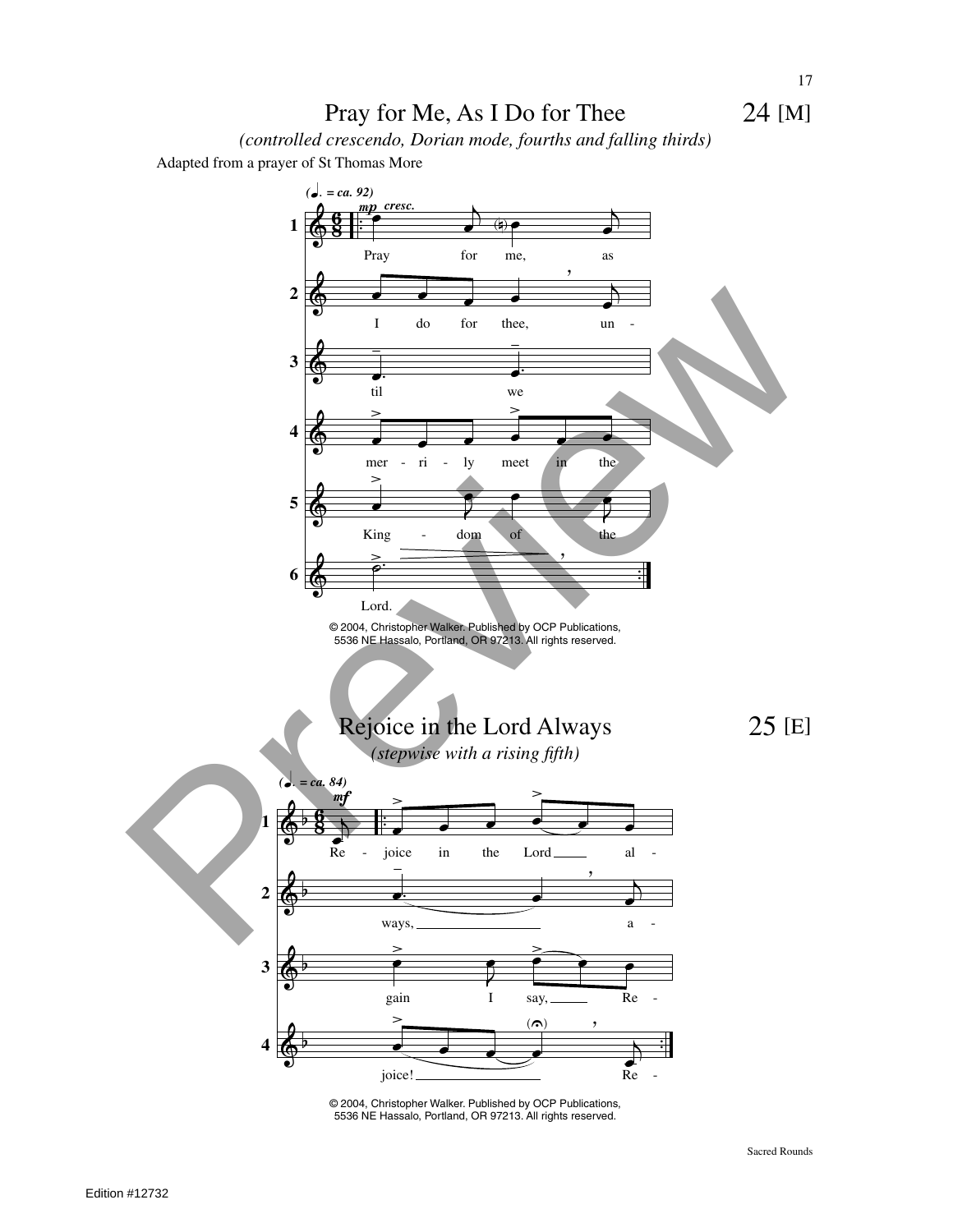### 26 [M]

### Send Forth Your Spirit

*(syncopation and dynamics) [Build up lines 1, 2 and 3. Keep singing and add the solo line]*

Based on Psalm 104



© 2004, Christopher Walker. Published by OCP Publications, 5536 NE Hassalo, Portland, OR 97213. All rights reserved.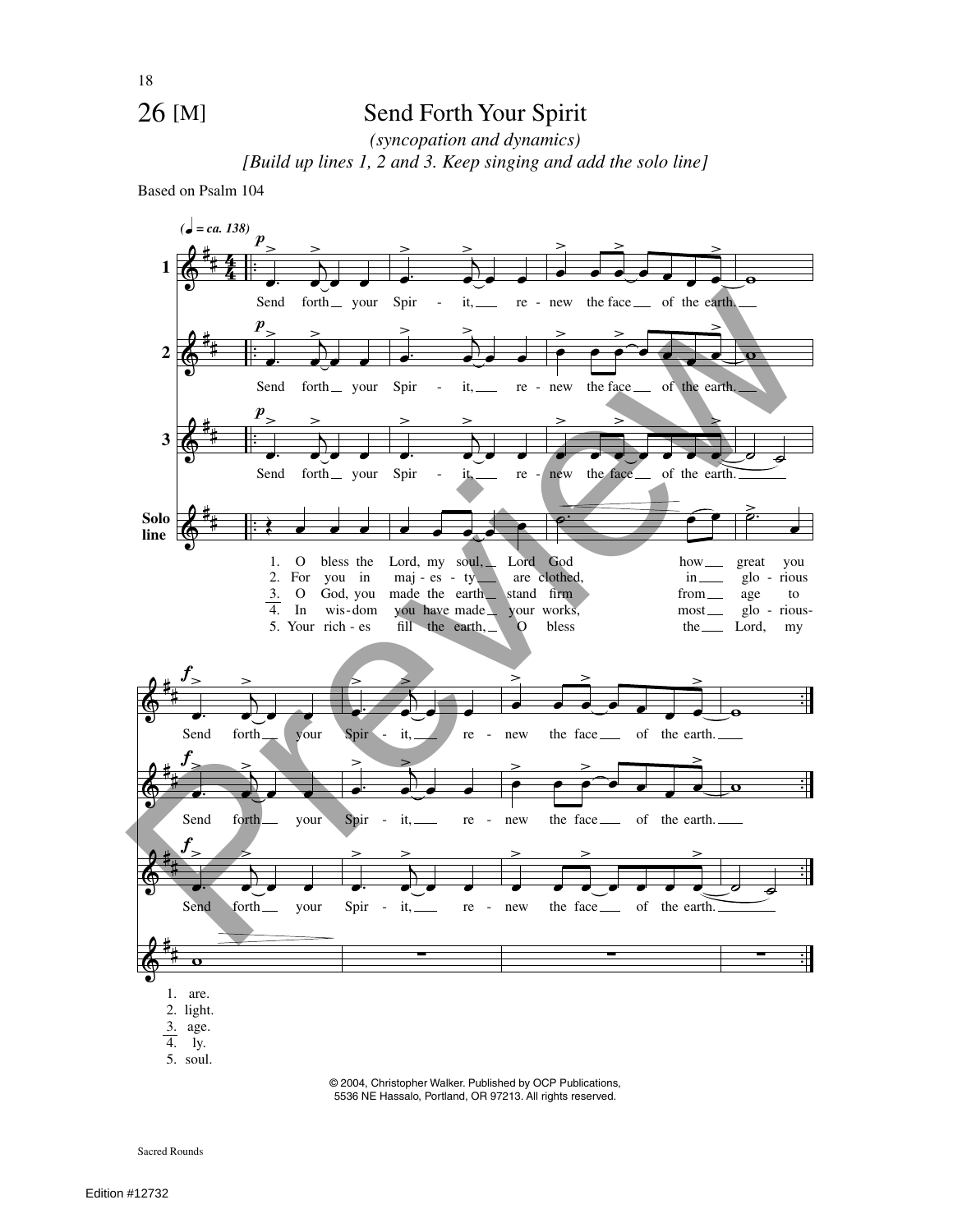27 [C]





© 2004, Christopher Walker. Published by OCP Publications, 5536 NE Hassalo, Portland, OR 97213. All rights reserved.